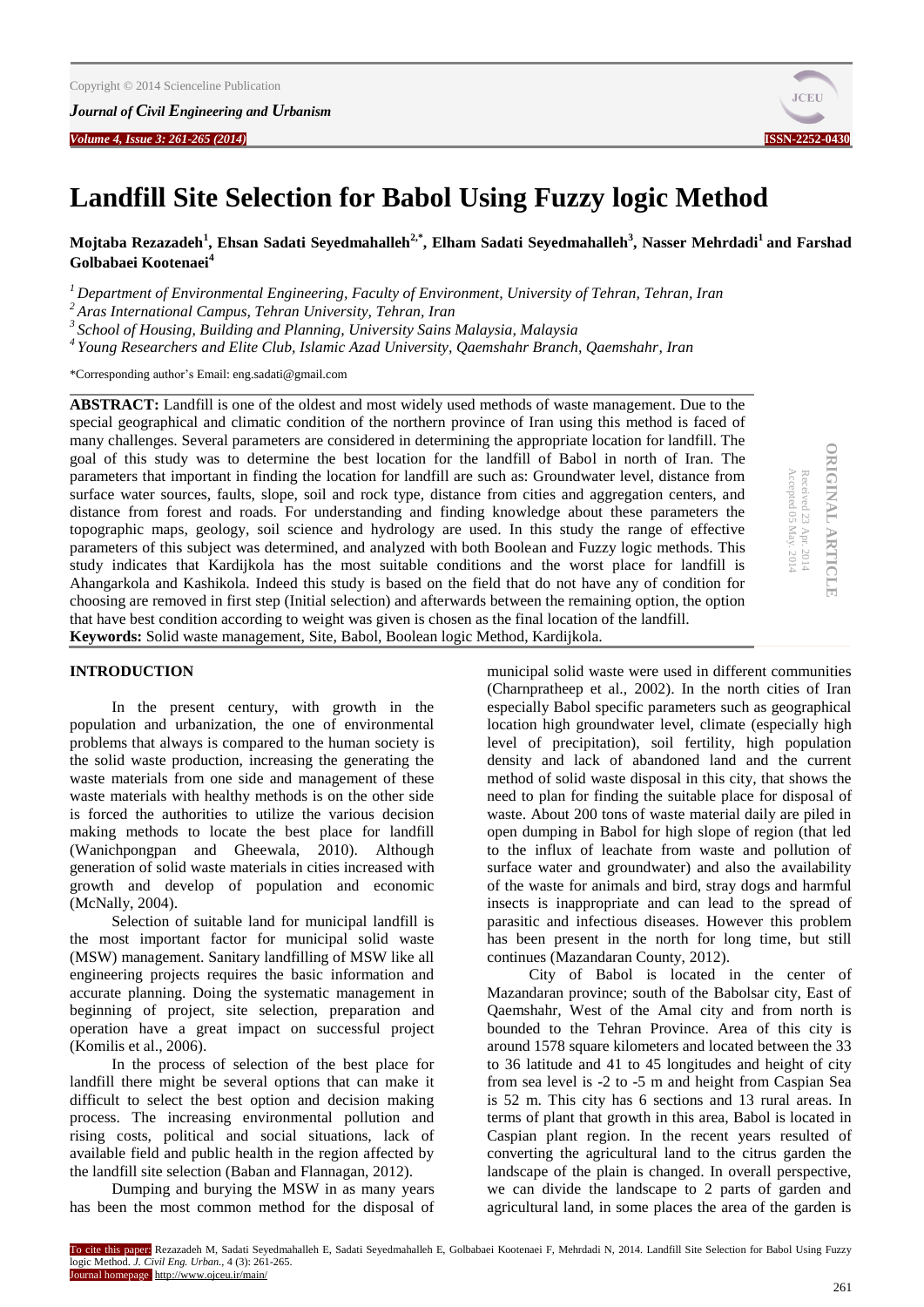more than land and some place is vice versa. There are several rivers flow in the city area include Sejarood, Kelarood and Karyrood. Sejarood and baboolrood rivers are sourced from Alborz Mountains and Roodkola is sourced from Haraz River. All these rivers join together in near of Mohammad Hassan Khan Bridge and called Babolrood, it cross the Babol and flow in to the Caspian Sea in Babolsar. Climate of city is like other part of province of Mazandarn is hot and humidity in summers and mild in winters. Maximum rainfall is in the December and minimum is in month of July (Mazandaran County, 2012).

Nilchian in 2013 had a research for finding the location for collecting and separating center for waste materials in Tehran. In this research he identified the public services application in area such as municipal facilities, public utilities and parameter like land slope, architectural and historical significance sensitive natural ecology, property he used the separation component method and with removal the sensitive point, with using the weighting index for remaining option, identified the 14 place that have higher values. After that considering the slope, wind direction, the impact on the urban landscape and distance from the buried land, 14 options measuring and comparing, between the these option the 9 option is select as best choice that located on north highway of Tehran - Karaj around the Chitgar park (Nilchian, 2013).

In 2011, Mohammadi studied on selection of location for landfill in Nain. In this study screening methods was used for places. In initial screening, area that lack the minimum requirement were removed, and then with studied the region, 3 regions were selected as candidate for landfill. In next step with using the drastic method these 3 regions were weighted and scored. In this weighting of place, parameters such as depth of soil that suitable for covering the waste, natural covering of place from people view, probability of flood, density of well, depth of groundwater, privacy of place, privacy of city region and distance from the center of waste generating (Mohammadi, 2011).

The aim of this study was to choose the best location for the sanitary landfill of municipal solid waste (MSW) of Babol city.

# **MATERIALS AND METHODS**

To locate a MSW landfill, in this study overlay methods was used. After the initial screening, the places that do not have any of parameters that mention below were eliminated; finally seven locations are selected as candidate for landfill of Babol city. The materials that were used as layer in this study are such as: topographic maps (prepared by the Geological Survey Scale 1/200000), soil Map, lithology map, fault map, groundwater depth and surface water map (include rivers and waterways, stream, dam and aqueduct), the way (include highways, roads paved, graveled, and a jeep road), forests, prevailing wind direction (Higgs, 2009; Kontos et al., 2009).

Two methods are used for operation on maps. First method is Boolean methods in this method only two cases consider. For instance, a characteristic such as slope of location is perfectly good or perfectly bad (binary

method). Second method is fuzzy logic, which applies more in this paper. In this method for suitability of each parameter, a coefficient was given to the parameters obtained by each region (Leao et al., 2005). It should be noted that due to the geographical situation of Babol using the Boolean methods is not suitable and cannot get useful results. This weighting is done based on fuzzy method. In Fuzzy method in this study, the layers above are members of the coefficients are arranged according to Table 1.

It should be mentioned that this factor is not absolute and for each region can be changed based on the own characteristics (Moeinaddini et al., 2012). In fact in this prioritize we try to consider the goal of study. These objectives are: minimizing the risk to public health, minimizing the impact on the social, cultural and natural environment and least economic cost (Ojha et al., 2011).

**Table 1**. Factors and coefficients of each of the factors in locating a landfill

| Factor                                                            | Weight |
|-------------------------------------------------------------------|--------|
| Groundwater level                                                 |        |
| Distance from surface water sources                               |        |
| Soils and rocks                                                   | 3      |
| The range of slopes, faults and distance of them from the<br>city | 2      |
| Distance from roads and population centers                        |        |

Due to the high level of groundwater and high volume of surface water resources in the city of Babol, these 2 parameters have more coefficients. In this study, best kind of allocation of coefficients is mentioned below. Later with scoring the candidate areas (according to the characteristics of geology, topography, soil, geology, underground water depth, faults, and allowed distance) and act of factors, finally the option have the higher score is introduced as best place for landfill. In table 2 desirable and permissible values for each factor are listed (Salmanmahini and Gholamalifard, 2009; Siddiqui et al., 2003).

**Table 2**. Desirable and permissible limits for parameters influencing the selection of landfill

| Criteria<br>(map layers)        | <b>Allowance boundary</b>                      |
|---------------------------------|------------------------------------------------|
| Distance from surface water     | More than 400 meter<br>(up to 600 meter)       |
| Depth of groundwater            | More than 16 meter<br>(20 meter in some cases) |
| Allowance Slope                 | Between 8 to 16 percent                        |
| Distance from cities            | Between 3 to 15 kilometer                      |
| Distance from population center | More than 500 meter                            |
| Distance from accessible roads  | Between $80 \text{ m}$ to $100 \text{ m}$ .    |
| Agrology                        | Permeable soils and etc.                       |
| Geology (rocks properties)      | Igneous & alteration rocks                     |

### **RESULTS AND DISCUSSION**

In the terms like as topography, geology, hydrology (of surface water and groundwater) and finally, six locations were selected as the weighting option. It should be noted that many places were eliminated in the initial screening:

Ahangarkola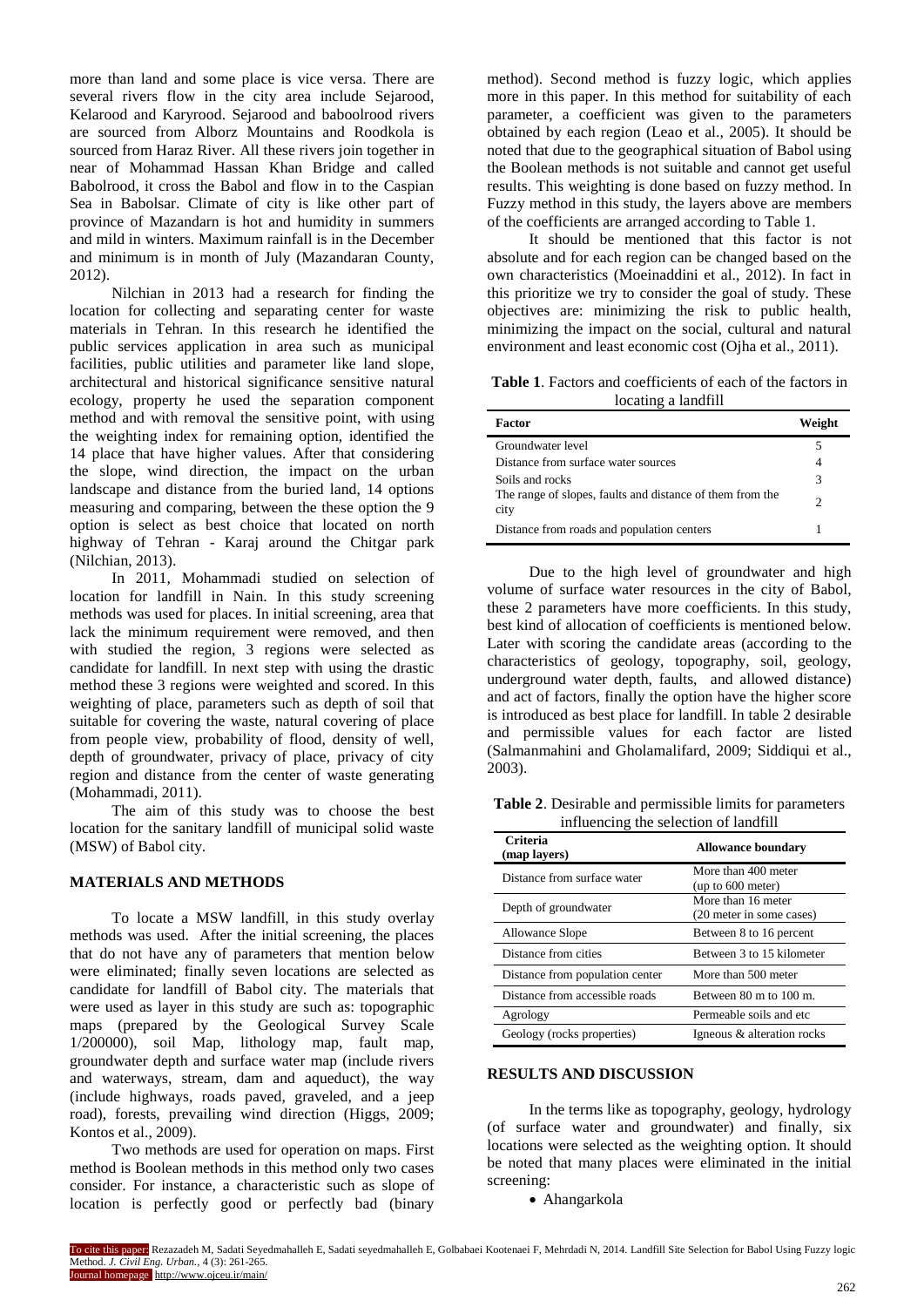- Daroonkola sharghi
- Kashkola
- Palangdareh
- Kardijkola
- Alamkola

In Tables 3 to 9, properties of each selected region and their values are calculated and shown.

#### **Table 3.** Characteristics of Ahangarcola region

| Criteria<br>(map layers)          | Amount                                     | Value<br>(Without<br>coefficient) | Coefficient    | <b>Value</b><br>(with<br>coefficient) |
|-----------------------------------|--------------------------------------------|-----------------------------------|----------------|---------------------------------------|
| Distance from<br>surface water    | 2 km from the<br>Metalon river             | 5                                 | 4              | 20                                    |
| Depth of<br>groundwater<br>level  | 6 m                                        | 3                                 | 5              | 15                                    |
| Allowance<br>Slope                | $1\%$                                      | 9                                 | $\overline{c}$ | 18                                    |
| Fault                             | Relatively<br>close to a<br>possible fault | 5                                 | 2              | 10                                    |
| Geology<br>(rocks)<br>properties) | Young<br>alluvial                          | 6                                 | 3              | 18                                    |
| Agrology                          | Wet meadow<br>soils                        | 3                                 | 3              | 9                                     |
| Distance from<br>city             | 12 km                                      | 9                                 | 2              | 18                                    |

| <b>Table 4.</b> Characteristics of Ahangarcola region |                                                     |                                   |                |                                |
|-------------------------------------------------------|-----------------------------------------------------|-----------------------------------|----------------|--------------------------------|
| Criteria<br>(map layers)                              | <b>Amount</b>                                       | Value<br>(Without<br>coefficient) | Coefficient    | Value<br>(with<br>coefficient) |
| Distance from<br>surface water                        | 2 km from the<br>Babolrood<br>river                 | 6                                 | 4              | 24                             |
| Depth of<br>groundwater<br>level                      | 12 <sub>m</sub>                                     | 5                                 | 5              | 25                             |
| Allowance<br>Slope                                    | 1%                                                  | 8                                 | $\overline{c}$ | 16                             |
| Fault                                                 | Relatively<br>close to a<br>possible fault          | 5                                 | $\overline{c}$ | 10                             |
| Geology<br>(rocks)<br>properties)                     | Conglomerate,<br>Marl                               | 5                                 | 3              | 15                             |
| Agrology                                              | Lytosel in the<br><b>Brown forest</b><br>soils area | 3                                 | 3              | 9                              |
| Distance from<br>city                                 | $17 \text{ km}$                                     | 8                                 | $\mathfrak{D}$ | 16                             |

In Table 9 the comparison of six proposed regions for municipal solid waste (MSW) landfill site selection project are shown. It indicates that Kardijkola has earned the most value according to the charts, tables and coefficients and the worst place for landfill is Ahangarkola and Kashikola. It also shows that the coefficient has an important role on site selection because ranking according to sum of values without coefficients is very different from the ranking according to sum of values with coefficients and the works of Şener and Vastava validates this study (Şener et al., 2010; Vastava, 2006).

Field visit can verify the research findings. Kardijkola is located in south of Babol and in an area where the ground water level is too low and groundwater contamination caused by construction of landfill sites is reduced because of low groundwater levels. Other important factors in choosing this location are such as:

The direction of the prevailing wind is not blowing into town, distance from population centers and future expansions, low permeability soil, Access to cover soil for daily cover, Access the roads, Lack of tourist area, this land is not suitable for agricultural purposes.

#### **Table 5.** Characteristics of Ahangarcola region

| Criteria (map<br>layers)          | Amount                                              | Value<br>(Without<br>coefficient) | Coefficient    | <b>Value</b><br>(with<br>coefficient) |
|-----------------------------------|-----------------------------------------------------|-----------------------------------|----------------|---------------------------------------|
| Distance from<br>surface water    | 1.5 km from<br>the Kelarood<br>river                | 4                                 | 4              | 16                                    |
| Depth of<br>groundwater<br>level  | 16 <sub>m</sub>                                     | 6                                 | 5              | 30                                    |
| Allowance<br>Slope                | %10                                                 | 8                                 | $\overline{c}$ | 16                                    |
| Fault                             | Relatively<br>close to a<br>possible fault          | 4                                 | $\overline{c}$ | 8                                     |
| Geology<br>(rocks)<br>properties) | Conglomerate<br>and Marl                            | 5                                 | 3              | 15                                    |
| Agrology                          | Lytosel in the<br><b>Brown forest</b><br>soils area | 3                                 | 3              | 9                                     |
| Distance from<br>city             | $2 \text{ km}$                                      | 7                                 | $\overline{c}$ | 14                                    |

#### **Table 6.** Characteristics of Ahangarcola region

| Criteria (map<br>lavers)          | Amount                                       | <b>Value</b><br>(Without<br>coefficient) | Coefficient                 | <b>Value</b><br>(with<br>coefficient) |
|-----------------------------------|----------------------------------------------|------------------------------------------|-----------------------------|---------------------------------------|
| Distance from                     | 1.5 km from<br>surface water the Khosh river | 3                                        | 4                           | 12                                    |
| Depth of<br>groundwater<br>level  | 17 <sub>m</sub>                              | 7                                        | 5                           | 35                                    |
| Allowance<br>Slope                | %15                                          | 7                                        | $\mathcal{D}_{\mathcal{L}}$ | 14                                    |
| Fault                             | Relatively far<br>from a main<br>fault       | 7                                        | $\overline{c}$              | 14                                    |
| Geology<br>(rocks)<br>properties) | Conglomerate<br>and Marl                     | 5                                        | 3                           | 15                                    |
| Agrology                          | Wet meadow<br>soils                          | 3                                        | 3                           | 9                                     |
| Distance from<br>city             | 24.5 km                                      | 7                                        | 2                           | 14                                    |

# **Table 7.** Characteristics of Ahangarcola region

| Criteria (map<br>layers)          | Amount                                              | <b>Value</b><br>(Without<br>coefficient) | Coefficient    | <b>Value</b><br>(with<br>coefficient) |
|-----------------------------------|-----------------------------------------------------|------------------------------------------|----------------|---------------------------------------|
| Distance from<br>surface water    | 2 km from the<br>Babolrood river                    | 5                                        | 4              | 20                                    |
| Depth of<br>groundwater<br>level  | 28m                                                 | 10                                       | 5              | 50                                    |
| Allowance<br>Slope                | %30                                                 | 4                                        | $\overline{c}$ | 8                                     |
| Fault                             | Relatively close<br>to a possible<br>fault          | 5                                        | $\overline{c}$ | 10                                    |
| Geology<br>(rocks)<br>properties) | Conglomerate<br>and Marl                            | 5                                        | 3              | 15                                    |
| Agrology                          | Lytosel in the<br><b>Brown</b> forest<br>soils area | 3                                        | 3              | 9                                     |
| Distance from<br>city             | 26 km                                               | 7                                        | $\overline{c}$ | 14                                    |

To cite this paper: Rezazadeh M, Sadati Seyedmahalleh E, Sadati seyedmahalleh E, Golbabaei Kootenaei F, Mehrdadi N, 2014. Landfill Site Selection for Babol Using Fuzzy logic Method. *J. Civil Eng. Urban.,* 4 (3): 261-265. Journal homepage: http://www.ojceu.ir/main/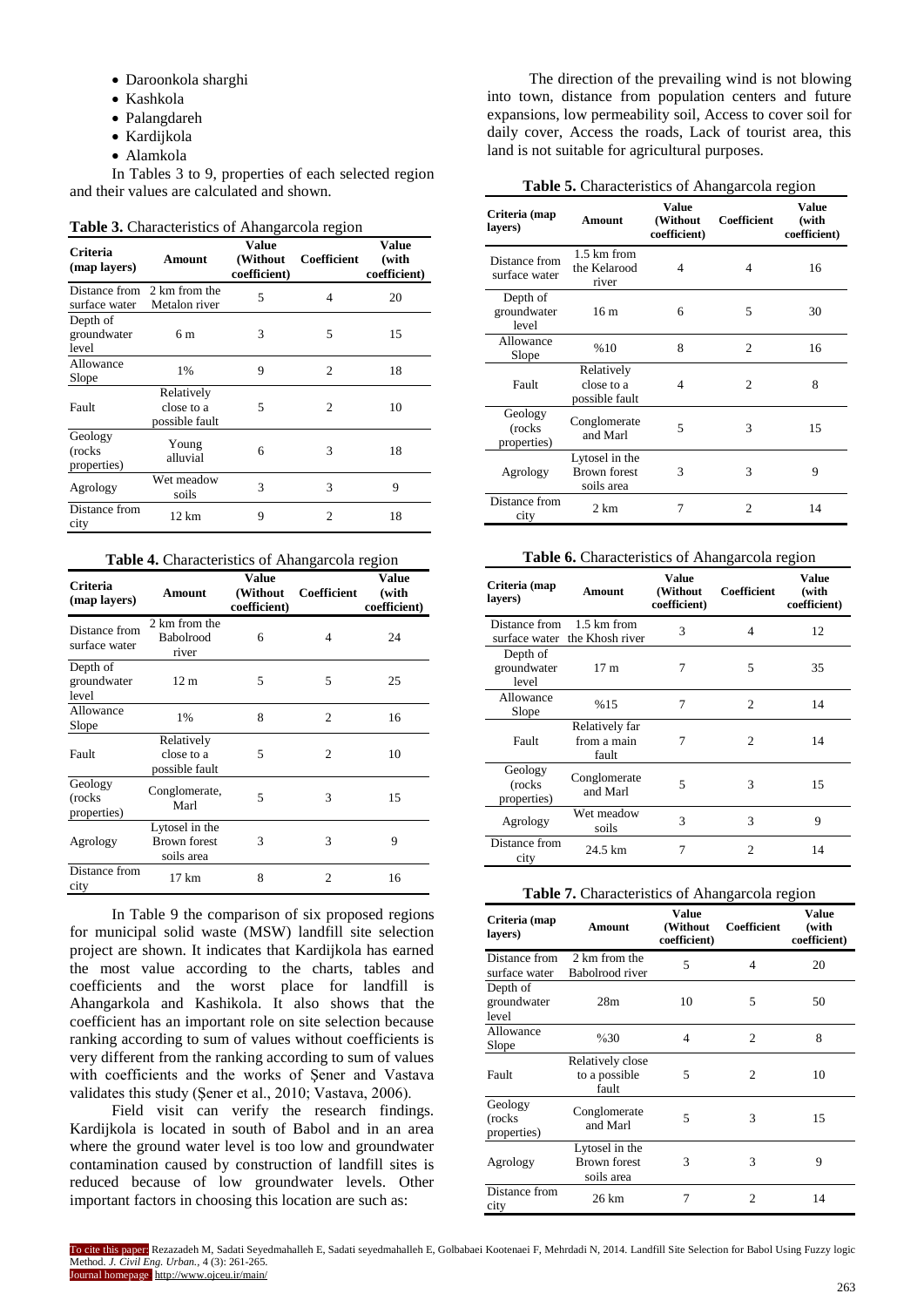|  |  | Table 8. Characteristics of Ahangarcola region |  |  |
|--|--|------------------------------------------------|--|--|
|--|--|------------------------------------------------|--|--|

| <b>Criteria</b><br>(map layers)          | Amount                                              | <b>Value</b><br>(Without<br>coefficient) | Coefficient    | <b>Value</b><br>(with<br>coefficient) |
|------------------------------------------|-----------------------------------------------------|------------------------------------------|----------------|---------------------------------------|
| <b>Distance</b><br>from surface<br>water | 2 km from the<br>Babolrood<br>river                 | 5                                        | 4              | 20                                    |
| Depth of<br>groundwater<br>level         | 32 <sub>m</sub>                                     | 10                                       | 5              | 50                                    |
| Allowance<br>Slope                       | 35%                                                 | 3                                        | $\overline{c}$ | 6                                     |
| Fault                                    | Relatively<br>close to a<br>possible fault          | 5                                        | $\overline{c}$ | 10                                    |
| Geology<br>(rocks)<br>properties)        | Limestone<br>and Marl                               | 4                                        | 3              | 12                                    |
| Agrology                                 | Lytosel in the<br><b>Brown</b> forest<br>soils area | 3                                        | 3              | 9                                     |
| Distance<br>from city                    | $32.5 \text{ m}$                                    | 6                                        | $\mathfrak{D}$ | 12                                    |

**Table 9.** Comparison of proposed regions for municipal solid waste landfill site

| Name of area          | <b>Sum of Values</b><br>(Without coefficient) | <b>Sum of Values</b><br>(with coefficient) |
|-----------------------|-----------------------------------------------|--------------------------------------------|
| Ahangarkola           | 40                                            | 108                                        |
| Daroonkola<br>Sharghi | 40                                            | 115                                        |
| Kashikola             | 37                                            | 108                                        |
| Palangdareh           | 39                                            | 113                                        |
| Kardijkola            | 39                                            | 126                                        |
| Alamkola              | 36                                            | 119                                        |

While in Ahangarkola and Kashikola regions, the volume of rainfall in the area is high so groundwater elevation will increase and it causes the groundwater contamination. Also, these regions are in prevailing wind direction which causes the odor to release into the city. Other factors that led to the place of burial are not appropriate are such as:

Tourist area, high soil permeability zone, the land is fertile and suitable for agriculture is, lack of a cover soil for daily cover, proximity to residential areas and industrial.

# **CONCLUSIONS**

One of the main reasons that important to choose a suitable place for disposal of municipal solid waste (MSW) is that Babol is located near the Babolrood. Babolrood is provides the water for agriculture of Babol, Babolsar and Bahnamir. High level of precipitation in northern regions of Iran, increases leachate production that is a serious threat to the environment (especially water resource).

It will protect the rivers of Babol as the main source of surface water in this area. There are numerous forests in most parts of the city as one of the limitations that we face in locating landfills. As well as the constraints that we face during this study, is the lack of access to all layers (as desired scale maps). Finally, according to the ratings assigned to each area, the overall results were achieved and the region "Kardikola" was selected as the most suitable place for municipal solid waste (MSW) landfill for the city of Babol and the worst place for landfill is Ahangarkola and Kashikola.

Although different methods have been used for finding the location for landfill around the world, but for each region for its different properties these methods must be different. For instance in this study the depth of groundwater and surface water is highly valued (for its critical condition that has been mentioned). It should be mentioned that local elections for municipal solid waste landfill is very important. However, the use of coatings to protect it and to prevent leakage of leachate and other possible consequences is very necessary. Also due the vicinity of urban and rural area in the northern regions of Iran, necessity for the comprehensive planning for disposal of municipal solid waste (MSW) with local and regional decision making will be strongly needed.

Some recommendations for further research are such as: because of the lack of standards and guidelines for locating waste disposal sites, it is proposed to set criteria and guidelines for locating the landfill in accordance with the conditions of this region. It is suggested that the combination of fuzzy methods and GIS be used. Additional indicators proposed to be used for initial screening points. Due to the lack of suitable land for landfill, high groundwater levels and fertile land for agriculture, it is highly recommended to choose a central burial place rather than several places.

# **REFERENCES**

- Baban S, Flannagan J. (2012). Developing and implementing GIS assisted constraints criteria for planning landfill sites in the UK. Planning Practice and Research. 13: 139-151.
- Charnpratheep K, Zhou Q, Garner B. (2002). Preliminary landfill site screening using fuzzy geographic information systems. Waste Management and Research . 15: 197-215.
- Higgs G. (2009). Integrating multi-criteria techniques with geographical information systems in waste facility location to enhance public participation. Waste Management & Research. 24: 105-117.
- Kontos T, Komilis D, Halvadakis C. (2009). Siting MSW landfills with a spatial multiple criteria analysis methodology. Waste management. 25: 818-832.
- Komilis D, Ham R, Stegmann R. (2006). The effect of municipal solid waste pretreatment on landfill behavior: a literature review. Waste Management and Research 17: 10–19.
- Leao S, Bishop I, Evans D. (2005). Assessing the demand of solid waste disposal inurban region by urban dynamics modeling in a GIS environment Resources, Conservation and Recycling. 33: 289- 313.
- McNally L. (2004). Protection of Water Resources in Landfill Sitting in Vietnam: A thesis submitted in multicriteria evaluation techniques and fuzzy logic in sitting MSW landfills, Journal of Environ Geol, 51:797-811.
- Mazandaran County. (2012). Statistical Yearbook of the province in 2012, Department of Planning.
- Mohammadi F. (2011). Locating of municipal landfills city Nain, Project Environmental Geology, Tehran University.